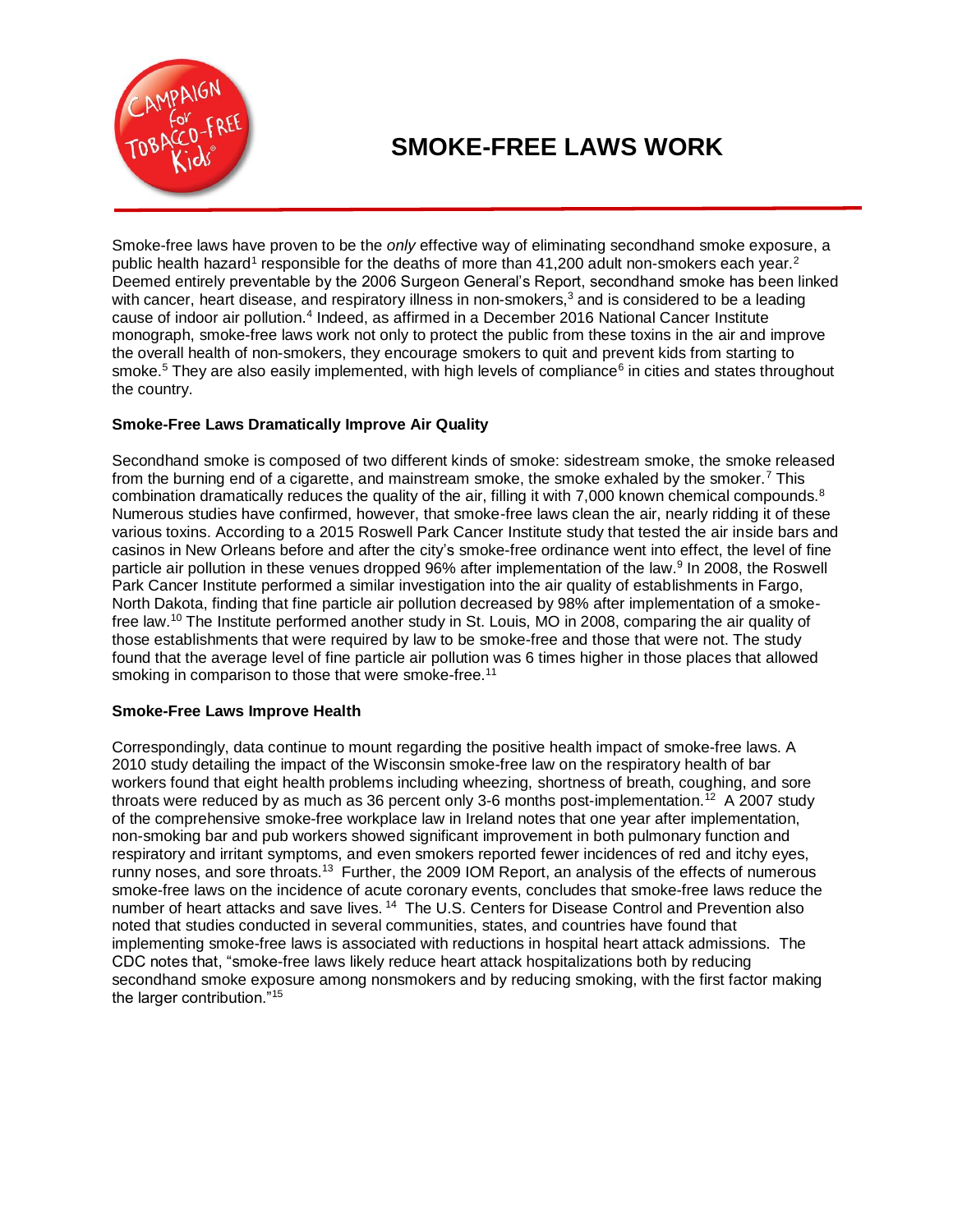### **Smoke-Free Laws Reduce Smoking**

An added benefit of smoke-free laws is their proven ability to prevent kids from starting to smoke and encourage smokers to quit. The 2012 Surgeon General's Report concluded that in combination with sustained programs and mass media campaigns, tax increases, and other regulatory initiatives, smokefree laws effectively reduce smoking among youth and young adults.<sup>16</sup> In fact, a 2005 study focused on youth-specific reductions in Massachusetts found that local restaurant smoking regulations reduced smoking by 60% just two years following implementation of the law.<sup>17</sup> Regarding adult-specific reductions, a 2002 study of workplaces in the United States, Australia, Canada and Germany found reductions in smoking prevalence of 3.8 percent, which works out to 3.1 fewer cigarettes smoked per day per continuing smoker.<sup>18</sup> More recently, a 2011 study evaluating the Michigan smoke-free law found that there was a 66% increase in calls to the state quitline in the year following the implementation of the law.<sup>19</sup> A 2018 study of tobacco policies in the workplace found that the odds of smoking combustible tobacco were significantly lower among indoor workers reporting a 100% smoke-free policy at their workplace than workers with a partial or no smoke-free policy at their workplace.<sup>20</sup>

Smoke-free laws also reduce secondhand smoke exposure. A study of the 2015 National Health Interview Survey found that 19.9% of nonsmoking workers still reported any exposure to secondhand smoke at the workplace. When looking at the impact of smoke-free policies, the study found that workers living in states with comprehensive smoke-free laws were the least likely to be exposed to frequent secondhand smoke.<sup>21</sup>

## **States Implement Smoke-Free Laws With Ease**

 $\overline{\phantom{a}}$ 

In addition to the clear health benefits of smoke-free laws, they have also been implemented across the country with ease. According to the 2004 New York Department of Finance Study, one-year postimplementation, 97 percent of establishments were observed to be smoke-free. This means that after thorough NYC Health Department inspection, no patrons or workers were observed smoking, no ashtrays were visible, and "No Smoking" signs were properly posted.<sup>22</sup> A similar evaluation was completed by the Harvard School of Public Health in 2005 assessing compliance of the Massachusetts Smoke-free Workplace Law. Five months post- implementation, 96.3 percent of establishments were observed to be compliant with the law.<sup>23</sup> Further, according to a 2009 Oregon Indoor Air Act study, 6 months postimplementation, 100 percent of Oregon bars were in compliance with the law.<sup>24</sup> Even in a tobaccogrowing state like North Carolina, implementation of the statewide smoke-free law has been relatively smooth. One month following the implementation of the law in January of 2010, only 538 formal statewide complaints were made, and that number dropped to just 37 in November of the same year.<sup>25</sup> Similarly, the Wisconsin smoke-free law went into effect in July of 2010, and in the four months following the law the state received only 524 non-compliance reports. Pete Hanson, Director of Government Relations for the Wisconsin Restaurant Association believes that this near painless transition is due in large part to Wisconsinites' satisfaction with the law. He explains, "Overall the restaurants we've talked to are happy with the smoke free law and indicated that they wouldn't go back, even if they could."<sup>26</sup>

#### *Campaign for Tobacco-Free Kids, July 2019*

<sup>1</sup> U.S. Department of Health and Human Services (HHS), *The Health Consequences of Involuntary Exposure to Tobacco Smoke: A Report of the Surgeon General*, HHS, U.S. Centers for Disease Control and Prevention (CDC), National Center for Chronic Disease Prevention and Health Promotion, Office on Smoking and Health, 2006.

<sup>2</sup> U.S. Department of Health and Human Services. *The Health Consequences of Smoking: 50 Years of Progress. A Report of the Surgeon General.* Atlanta, GA: U.S. Department of Health and Human Services, Centers for Disease Control and Prevention, National Center for Chronic Disease Prevention and Health Promotion, Office on Smoking and Health, 2014: 666, <http://www.surgeongeneral.gov/library/reports/50-years-of-progress/index.html>

<sup>&</sup>lt;sup>3</sup> HHS, The Health Consequences of Involuntary Exposure to Tobacco Smoke: A Report of the Surgeon General, HHS, CDC, National Center for Chronic Disease Prevention and Health Promotion, Office on Smoking and Health, 2006.

<sup>4</sup> Fichtenberg, CM & Glantz, SA, "Effect of smoke-free workplaces on smoking behavior: systematic review," *British Medical Journal* 325(7357):188, 2002.

<sup>5</sup> U.S.National Cancer Institute and World Health Organization, *The Economics of Tobacco and Tobacco Control*.National Cancer Institute Tobacco Control Monograph 21. NIH Publication No. 16-CA-8029A. Bethesda, MD: U.S.Department of Health and Human Services, National Institutes of Health, National Cancer Institute; and Geneva, CH: World Health Organization; 2016